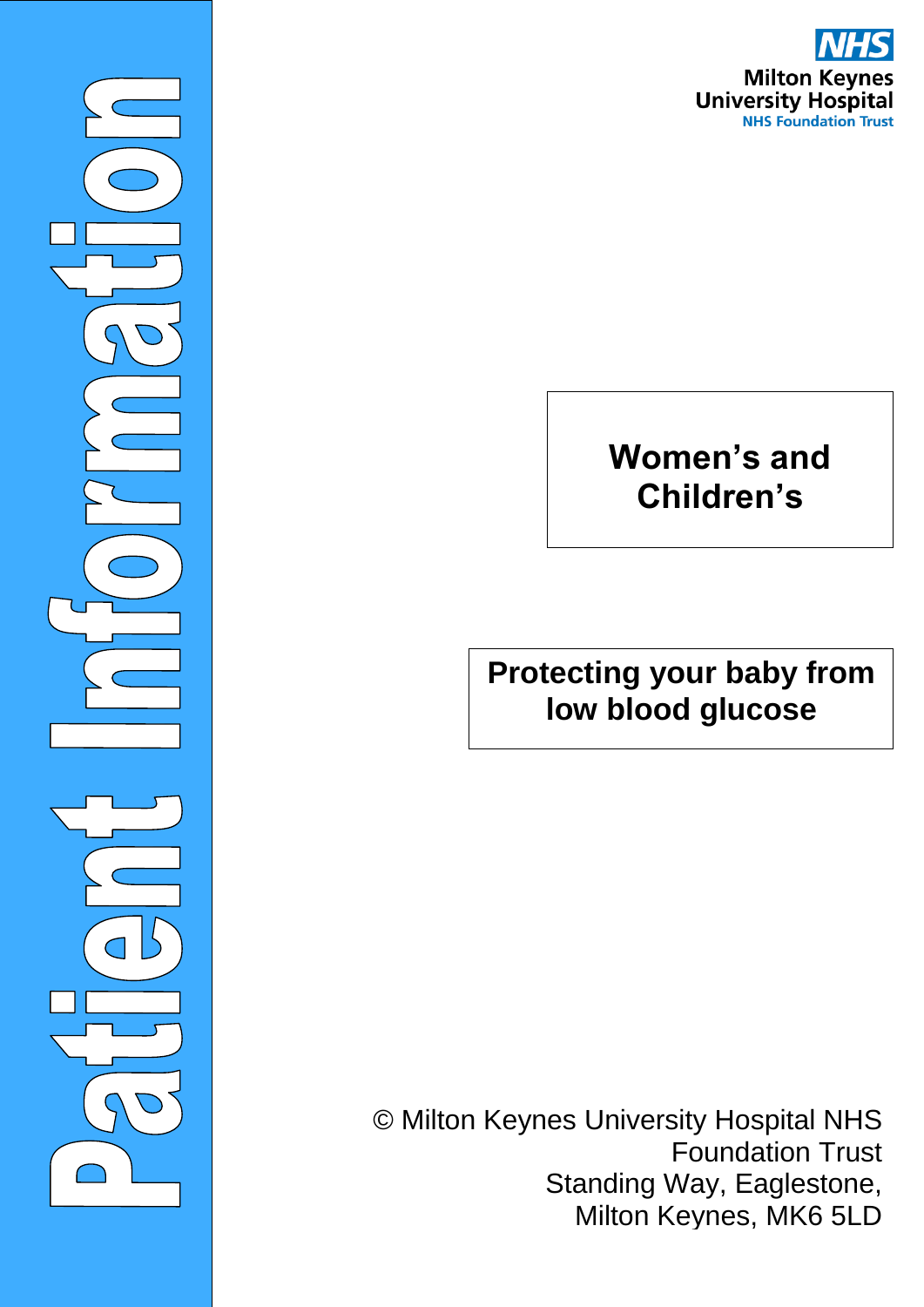You have been given this leaflet because your baby is at risk of having low blood glucose (also called low blood sugar or hypoglycaemia).

#### **Which babies are at risk?**

Babies who are small, premature, unwell at birth, or whose mothers are diabetic or have taken certain medications may have low blood glucose in the first few hours and days after birth.

#### **What extra care does my baby need?**

If your baby is in one of the "at risk" groups, he/she should follow the "Hypoglycaemia Pathway". This involves a series of blood tests to check the blood glucose level. This is important as extremely low blood glucose can cause brain injury, resulting in developmental problems. If low blood glucose is identified quickly, it is easily treated.

As well as doing blood glucose tests, we will perform regular checks on your baby (e.g. heart rate, temperature) every 4 hours to make sure he/she is well, including support to ensure your baby is feeding well.

#### **Blood glucose testing**

Your baby's blood glucose is tested using a heelprick test and a handheld monitor. A very small amount of blood is needed and the result is obtained within 6 seconds. The first blood test

Milton Keynes University Hospital NHS Foundation Trusts checks and reviews links and content to external websites at the time patient information goes to print. Please note, links and content on external websites may be changed, updated, or removed.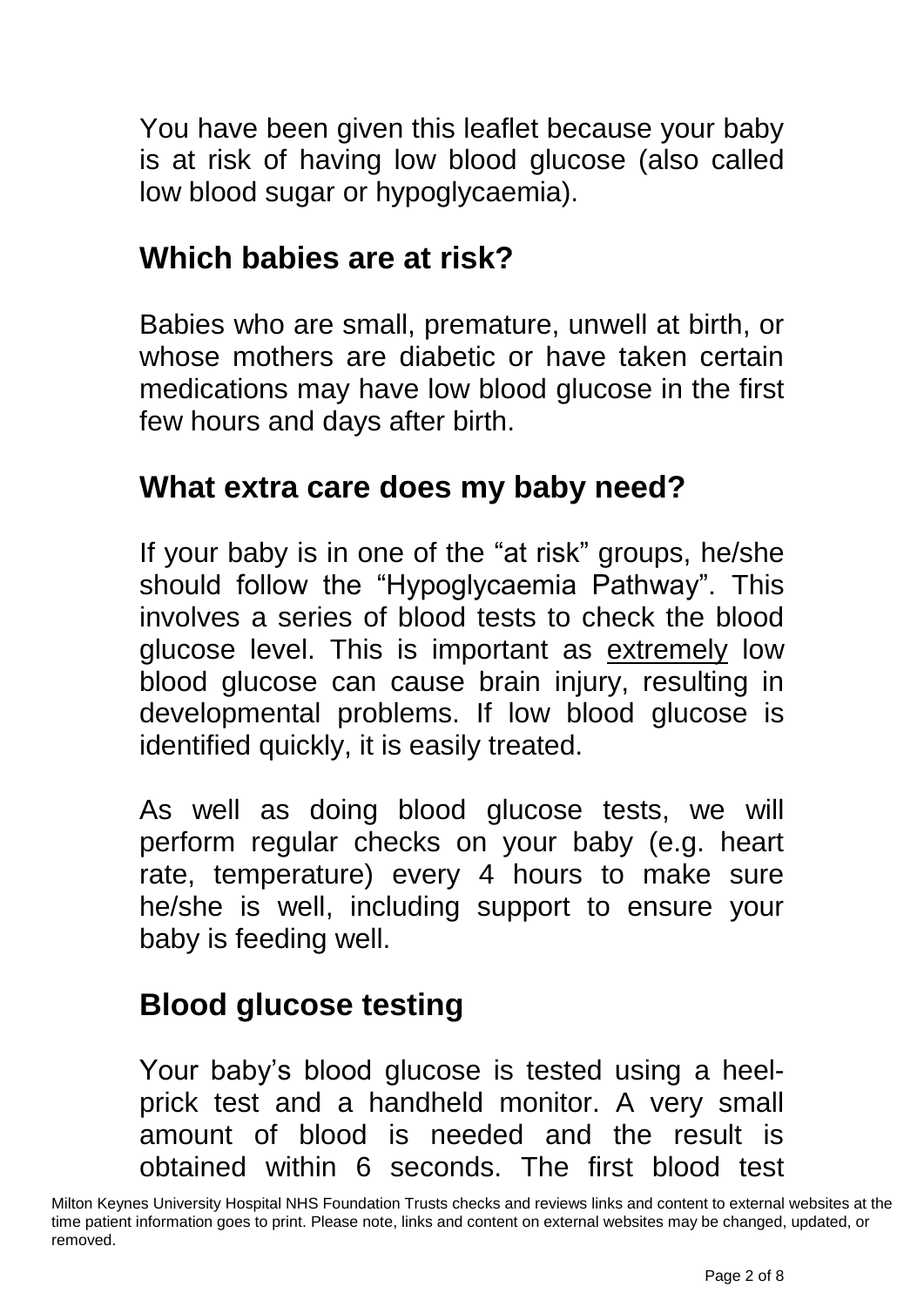should be done before the second feed (no later than 4 hours of age) and repeated until 2 blood glucose readings in a row are normal (≥2.0 mmol/L).

# **How to avoid low blood glucose**

#### **Skin-to-skin contact and keep your baby warm**

- Your baby is more likely to have a low glucose level if he/she is cold. Your baby's temperature should be between 36.6°c and 37.5 °c. The temperature in between your breasts is 2°c higher than the rest of your body - it is where your baby is meant to be! Keep your baby in skin-to-skin contact on your chest, covered with a blanket.
- If your baby is in a cot, make sure he/she is covered with a sheet and 1 or 2 cellular blankets (blankets with small holes that allow air to circulate). Your midwife can advise on how many blankets you should use.
- Some small and premature babies need to be cared for on a special warming mattress to help maintain their temperature. Babies who have used these mattresses will need to be monitored for a further 12 hours once the heat is turned off. If your baby is on NNU they may be for monitored 48 hours.

Milton Keynes University Hospital NHS Foundation Trusts checks and reviews links and content to external websites at the time patient information goes to print. Please note, links and content on external websites may be changed, updated, or removed.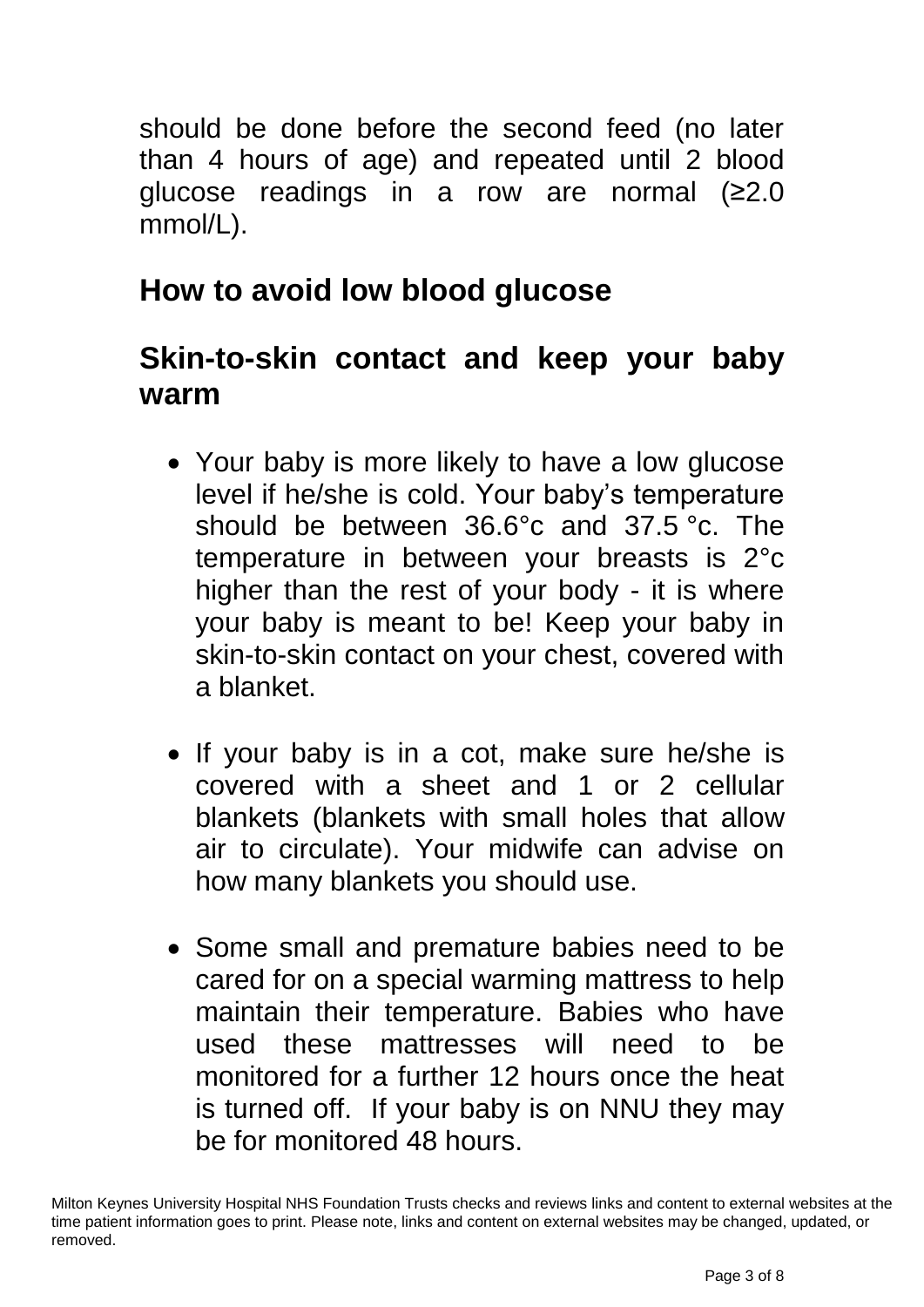## **Feed as soon as possible after birth and at least 8 times in 24 hours**

- Your baby should feed within 1 hour of birth.
- Your baby should feed at least every 3 hours until the blood glucose level is normal.

#### **Feed as often and for as long as your baby wants**

- Feed your baby whenever you notice "feeding cues" which include rapid eye movements under the eyelids, mouth and tongue movements and sucking on a fist. Don't wait for your baby to cry – this can be a late sign of hunger. Responding to your baby's cues will ensure your baby gets as much milk as possible. Remember, you cannot overfeed a breastfed baby!
- If you are bottle feeding, make sure you are not overfeeding your baby. You should wait for feeding cues and allow the baby to take as much milk as he/she wants. Ask a member of staff to explain "paced" bottle feeding.

Milton Keynes University Hospital NHS Foundation Trusts checks and reviews links and content to external websites at the time patient information goes to print. Please note, links and content on external websites may be changed, updated, or removed.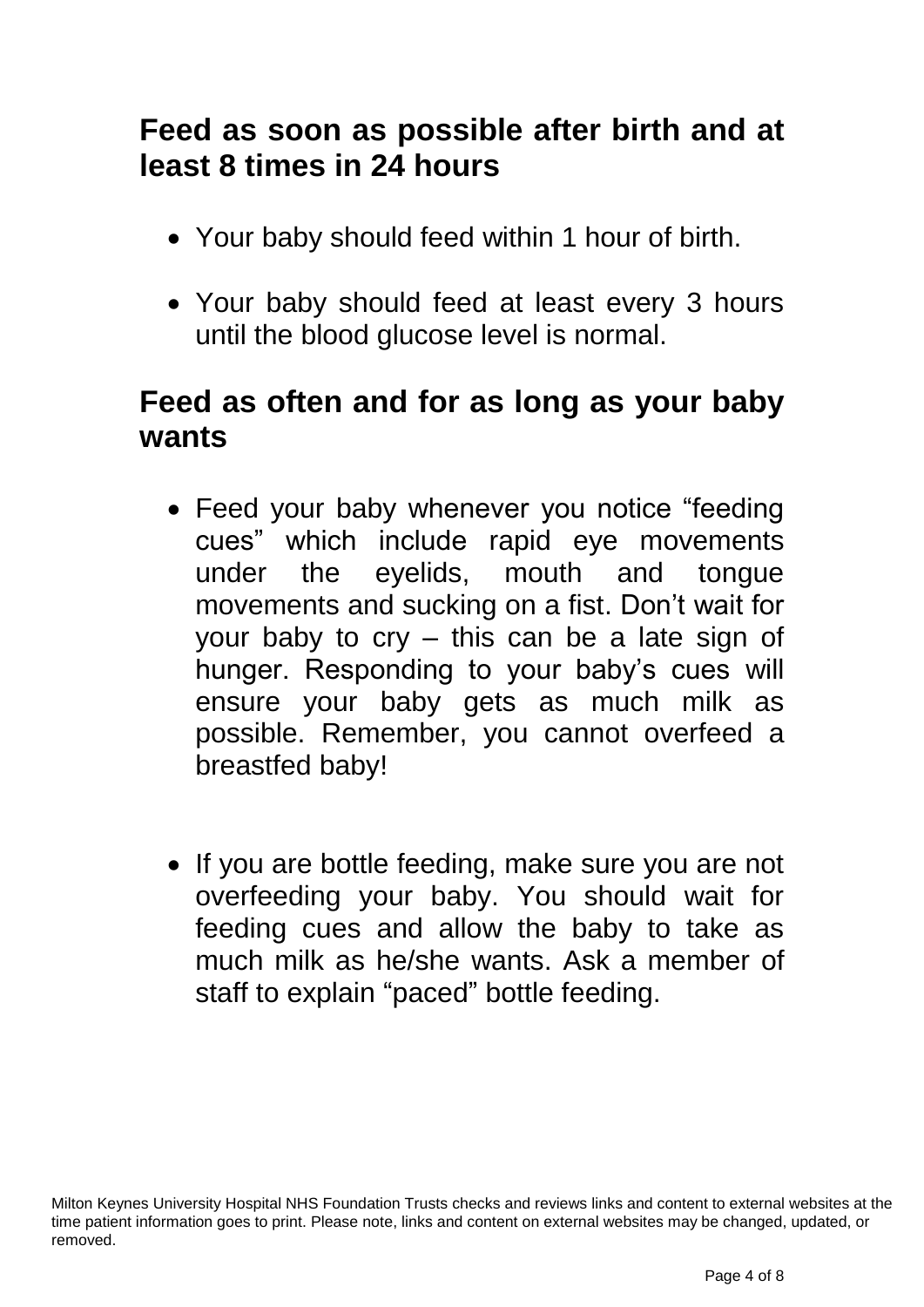# **Express your milk at least 8 times in 24 hours (at least once at night)**

• If you are breastfeeding and your baby does not feed well, try to give some expressed milk. Ask a member of staff to show you how to hand express your milk. It is good to have some expressed breast milk saved in case you need it later. Try to express a little extra breast milk in between feeds. Your midwife will be able to show you how to store expressed milk.

#### **Don't hesitate to tell staff if you are worried about your baby**

• If your baby seems unwell, this could be a sign of low blood glucose. As you are with your baby all the time, you know your baby best so it is important you tell staff if you are worried.

## **What happens if my baby's blood sugar is low?**

If the blood glucose is low (below 2.0mmol/L), your baby should feed as soon as possible.

If you are breastfeeding and your baby does not breastfeed straight away, a member of staff will support you to hand express your milk and give it to your baby by syringe/cup.

Milton Keynes University Hospital NHS Foundation Trusts checks and reviews links and content to external websites at the time patient information goes to print. Please note, links and content on external websites may be changed, updated, or removed.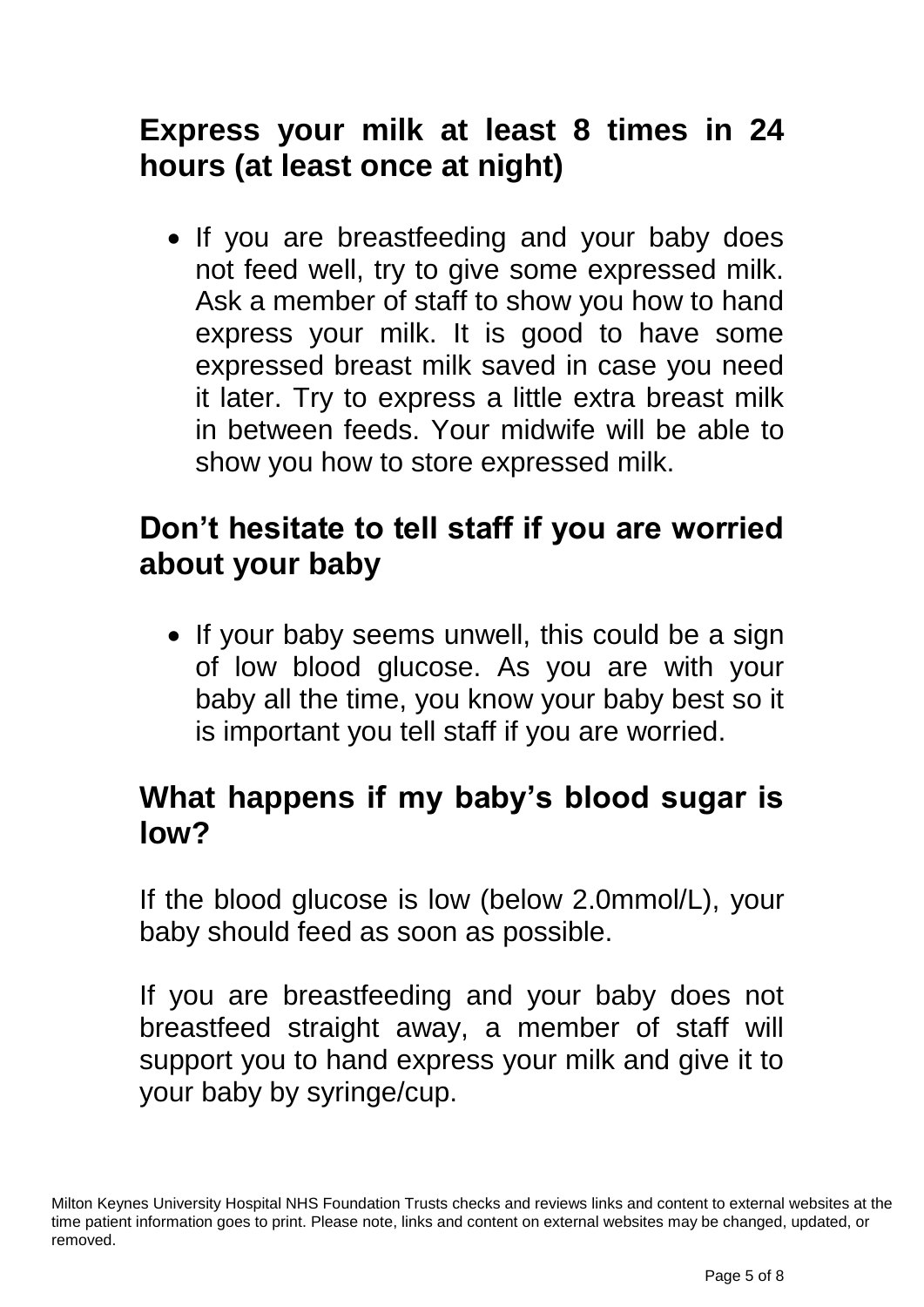In addition to feeding, your baby may also be given some dextrose (sugar) gel to correct the low blood glucose level.

If your baby has not breastfed and you have been unable to express any of your milk, we will ask for your consent to offer artificial milk. This can be given by cup or bottle.

If you are breastfeeding and you have been advised to give some artificial milk this is most likely to be for one or a few feeds only. You should continue to offer breastfeeds and to express your milk every time an artificial milk feed is given. This will ensure your milk supply is stimulated and your baby receives as much of your milk as possible.

Very occasionally, if babies are too sleepy or unwell to feed or if the blood glucose is still low after feeding, babies may need to go the Neonatal Unit. The doctors and nurses will explain any extra care that might be needed. In most cases, this extra treatment will only be needed for 24-48 hours.

#### **Taking your baby home**

You and your baby will need to stay in hospital for the blood glucose tests and for at least 24 hours after completing the "Hypoglycaemia Pathway", to ensure your baby is able to feed well and maintain their blood glucose without help.

Milton Keynes University Hospital NHS Foundation Trusts checks and reviews links and content to external websites at the time patient information goes to print. Please note, links and content on external websites may be changed, updated, or removed.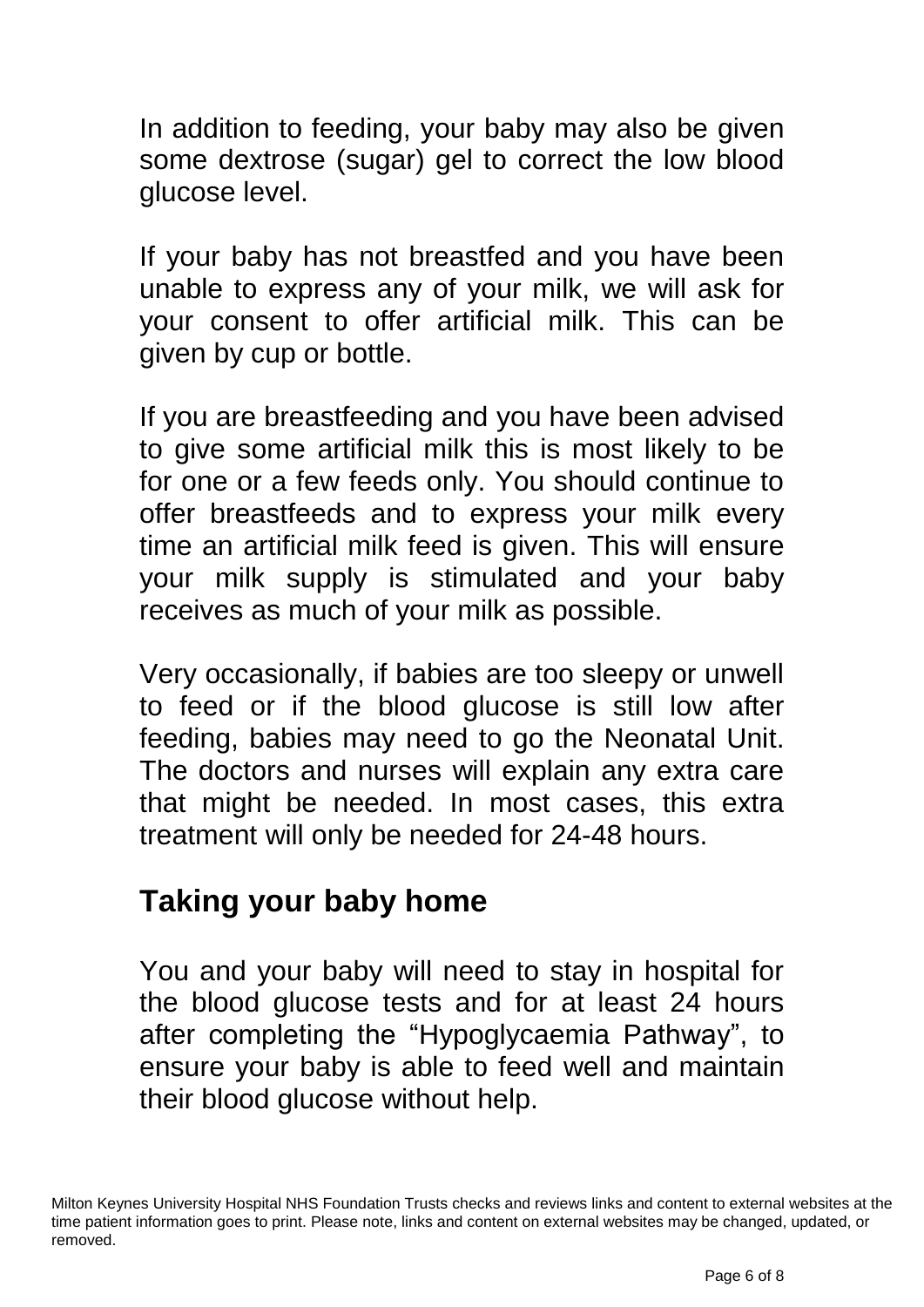If your baby was premature or was very small, he/she may need to stay in hospital until he/she has gained weight on Days 3 and 4 and is able to maintain their temperature.

There is no need to continue waking your baby to feed every 3 hours after your baby has finished the "Hypoglycaemia Pathway" unless this has been recommended for a particular reason. You may now feed to your baby's feeding cues. However, it is important to make sure your baby feeds well at least 8 times in 24 hours. Most babies wake to feed more often than this.

Before you go home make sure you understand how to tell if your baby is getting enough milk. A member of staff will explain the number of wet/dirty nappies you should expect and the normal changes to the colour of your baby's stools.

Once you go home, no special care is needed. As with all newborn babies, you should continue to observe for signs that your baby is well and seek medical advice if you are at all worried about your baby.

#### **References**

British Association of Perinatal Medicine (2017). Identification and Management of Neonatal Hypoglycaemia in the Full Term Infant – A Framework for Practice.

Milton Keynes University Hospital NHS Foundation Trusts checks and reviews links and content to external websites at the time patient information goes to print. Please note, links and content on external websites may be changed, updated, or removed.